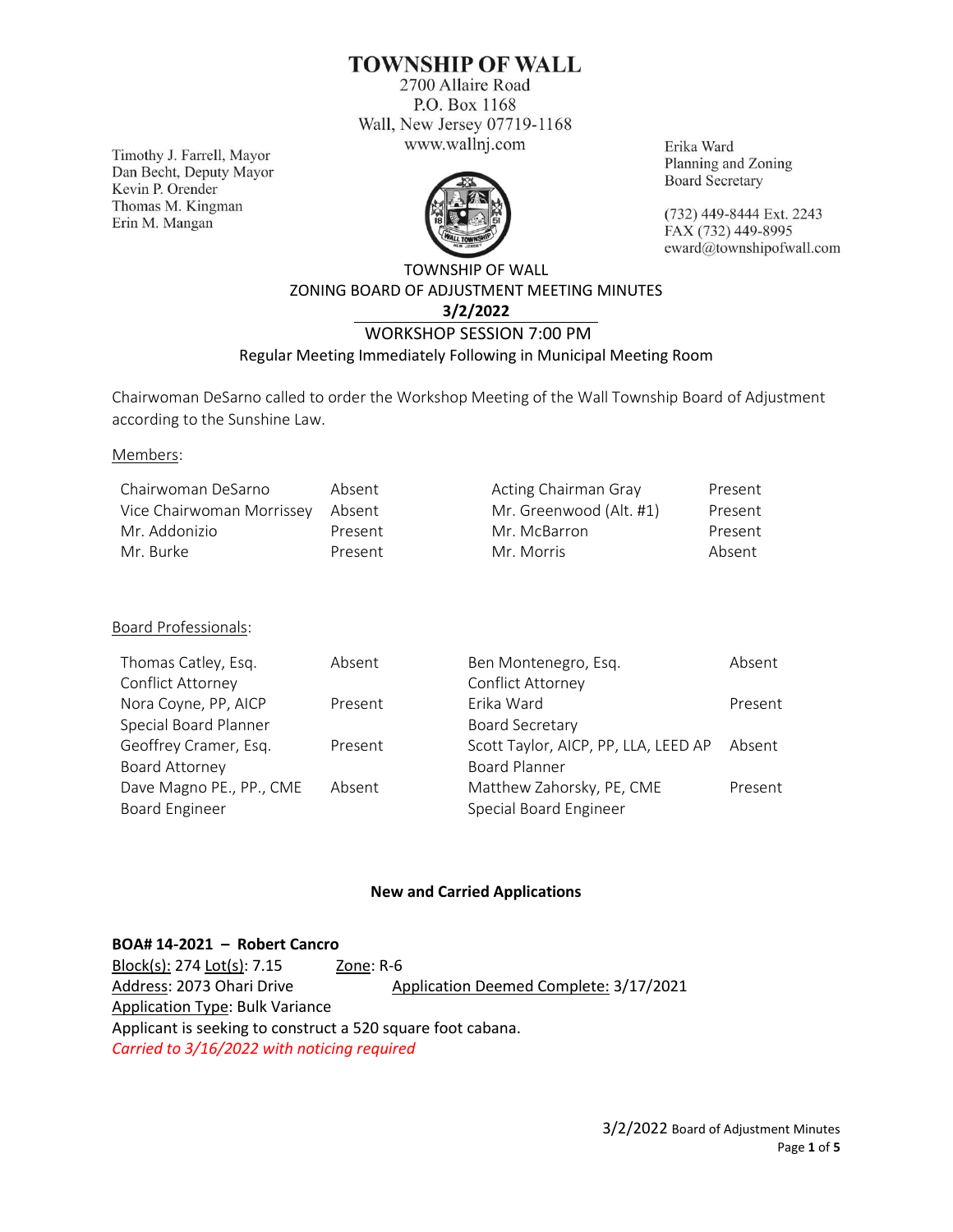## **BOA#1-2013 – Care One at Wall, LLC- ONE YEAR EXTENSION**

Block(s): 745 Lot(s): 4.01 Address: 2621 Highway 138 Application Type: One Year Extension

• Covid impacted timeline and applicant requests a one-year extension.

## **BOA # #25-2021 – Stephen Goodwin**

Block(s): 754 Lot(s): 39 Zone: r-30 Address: 3501 Belmar Blvd. Application Deemed Complete: 5/3/2021 Application Type: Bulk Variance Applicant is seeking to replace an existing garage and retaining wall that encroach over the rear property line.

- Applicant's garage encroaches on neighbor's property.
- Board can't approve the application if the neighbor is not present and agrees.

## **BOA# 2-2022- Robert and Linda McLoughlin**

Block(s): 269 Lot(s): 11 Zone: RR-6 Address: 1819 New Bedford Rd Application Deemed Complete: 1/18/2022 Application Type: Bulk Variance Applicant is seeking to install an inground pool and one-story addition to an existing single-family residence.

- Applicant proposed to remove an existing gazebo, add a 2-story addition to existing home, construct an inground pool w/pavers, and add a rear deck.
- Building coverage, impervious coverage, and setback are all a concern.

## **BOA#3-2022- Joseph Spataro**

Block(s): 257 Lot(s): 6 Zone: R-10 Address: 3104 Belmar Blvd. Application Deemed Complete: 1/14/2022 Application Type: Bulk Variance Applicant is seeking to construct a new home. *Carried to 5/4/2022 with noticing required*

#### **Resolutions**

#### **BOA # 46-2021 – Kevin and Emily Zeigler**

Block(s): 286 Lot(s): 9 Address: 992 Atlantic Avenue

• No corrections. Resolution can be adopted as written.

## **Minutes to be Adopted**

#### **Adjournment**

## 7:15 PM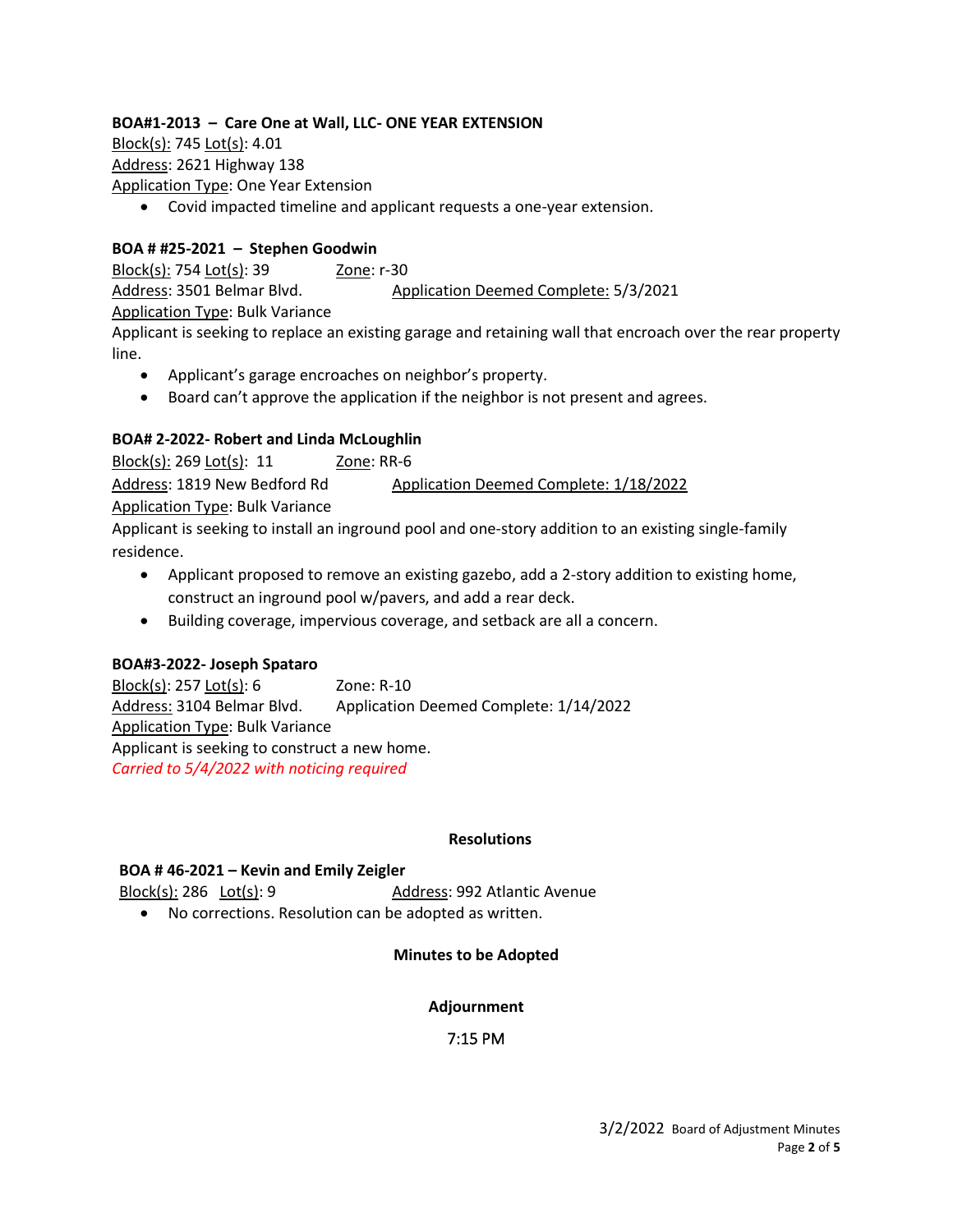# **TOWNSHIP OF WALL**

2700 Allaire Road P.O. Box 1168 Wall, New Jersey 07719-1168 www.wallnj.com

Timothy J. Farrell, Mayor Dan Becht, Deputy Mayor Kevin P. Orender Thomas M. Kingman Erin M. Mangan



Erika Ward Planning and Zoning **Board Secretary** 

(732) 449-8444 Ext. 2243 FAX (732) 449-8995 eward@townshipofwall.com

## TOWNSHIP OF WALL ZONING BOARD OF ADJUSTMENT MEETING MINUTES **3/2/2022** WORKSHOP SESSION 7:00 PM Regular Meeting Immediately Following in Municipal Meeting Room

*7:18PM*

Chairwoman DeSarno called to order the Regular Meeting of the Wall Township Board of Adjustment according to the Sunshine Law.

#### **Roll Call**

#### Members:

| Absent<br>Absent<br>Present<br>Present | <b>Acting Chairman Gray</b><br>Mr. Greenwood (Alt. #1)<br>Mr. McBarron<br>Mr. Morris | Present<br>Present<br>Present<br>Absent |
|----------------------------------------|--------------------------------------------------------------------------------------|-----------------------------------------|
|                                        |                                                                                      |                                         |
| Absent                                 | Ben Montenegro, Esq.                                                                 | Absent                                  |
|                                        | <b>Conflict Attorney</b>                                                             |                                         |
| Present                                | Erika Ward                                                                           | Present                                 |
|                                        | <b>Board Secretary</b>                                                               |                                         |
| Present                                | Scott Taylor, AICP, PP, LLA, LEED                                                    | Absent                                  |
|                                        | AP                                                                                   |                                         |
|                                        | <b>Board Planner</b>                                                                 |                                         |
| Absent                                 | Matthew Zahorsky, PE, CME                                                            | Present                                 |
|                                        | Special Board Engineer                                                               |                                         |
|                                        |                                                                                      |                                         |

#### **New and Carried Applications**

| 7:16PM | BOA# 14-2021 - Robert Cancro                                |                                        |  |
|--------|-------------------------------------------------------------|----------------------------------------|--|
|        | Block(s): 274 Lot(s): 7.15                                  | Zone: R-6                              |  |
|        | Address: 2073 Ohari Drive                                   | Application Deemed Complete: 3/17/2021 |  |
|        | <b>Application Type: Bulk Variance</b>                      |                                        |  |
|        | Applicant is seeking to construct a 520 square foot cabana. |                                        |  |
|        | Carried to 3/16/2022 with noticing required                 |                                        |  |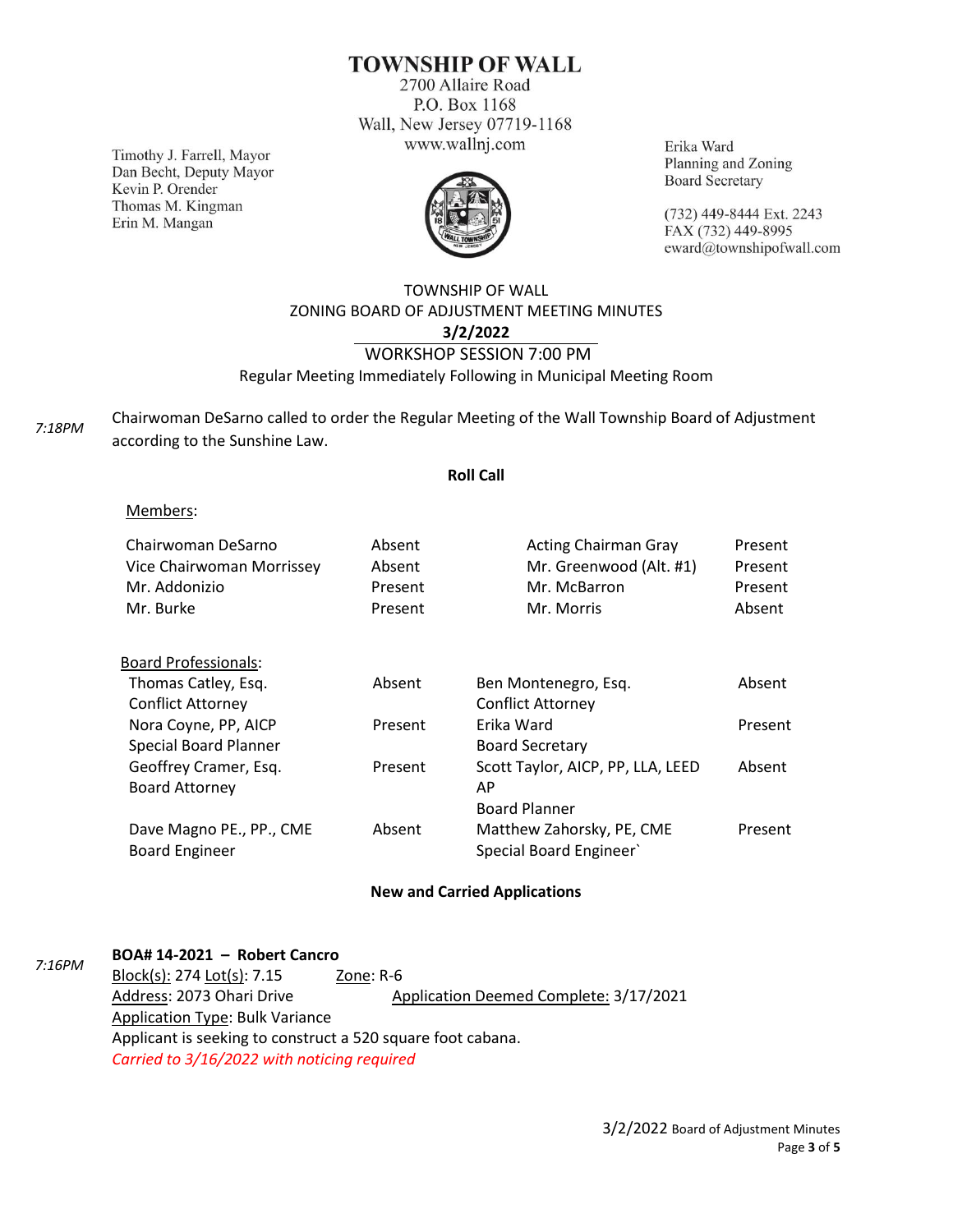### **BOA#3-2022- Joseph Spataro**

Block(s): 257 Lot(s): 6 Zone: R-10 Address: 3104 Belmar Blvd. Application Deemed Complete: 1/14/2022 Application Type: Bulk Variance Applicant is seeking to construct a new home. *Carried to 5/4/2022 with noticing required*

#### **BOA#1-2013 – Care One at Wall, LLC- ONE YEAR EXTENSION**

Block(s): 745 Lot(s): 4.01 Address: 2621 Highway 138 Application Type: One Year Extension For the Applicant

- Thomas Trautner, Esq.
- From the Public
- None

Summary

• Applicant requests a one-year extension to 4/21/2023 due to Covid-19 impacting them by material shortages and shipment delays.

#### Decision

- Motion: Mr. Addonizio
- Second: Mr. McBarron
- Roll Call:

| Chairwoman DeSarno        | Absent | <b>Acting Chairman Gray</b> | Yea    |
|---------------------------|--------|-----------------------------|--------|
| Vice Chairwoman Morrissey | Absent | Mr. Greenwood (Alt. #1)     | Yea    |
| Mr. Addonizio             | Yea    | Mr. McBarron                | Yea    |
| Mr. Burke                 | Yea    | Mr. Morris                  | Absent |

• Application approved with conditions.

## **BOA # #25-2021 – Stephen Goodwin**

Block(s): 754 Lot(s): 39 Zone: r-30 Address: 3501 Belmar Blvd. Application Deemed Complete: 5/3/2021 Application Type: Bulk Variance

Applicant is seeking to replace an existing garage and retaining wall that encroach over the rear property line.

For the Applicant

- Stephen Goodwin
- From the Public
- Erin Ahern- Neighbor

Summary

• Applicant proposes to replace deteriorating garage and retaining wall that encroaches on the neighbor, Erin Ahern's property. Erin does not feel comfortable signing a written agreement between Stephen Goodwin and herself until she has an Attorney to review the agreement. Application is being carried.

*Carried to 5/4/2022 with no re-noticing required*